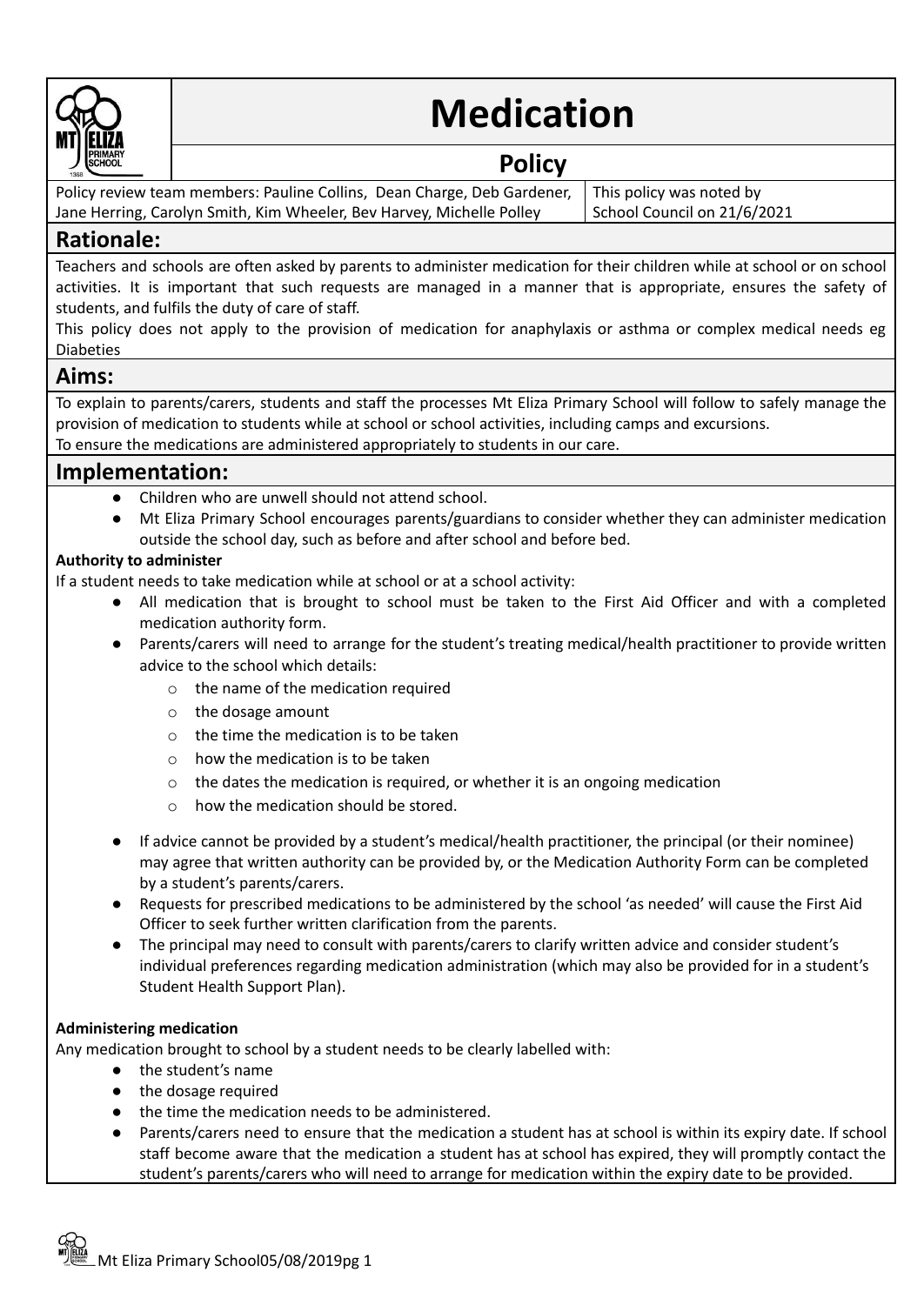Non-prescribed oral medications (eg: headache tablets) will only be administered by the First Aid Officer. The medication is to be supplied by the parent and a Medication Authority form completed with parent permission and doctor to administer the medication.

If a student needs to take medication at school or a school activity, the principal (or First Aid Officers) will ensure that:

- Medication is administered to the student in accordance with the Medication Authority Form so that:
- *●* the student receives their correct medication
- *●* in the proper dose
- *●* via the correct method (for example, inhaled or orally)
- *●* at the correct time of day.
- A log is kept of medicine administered to a student. Where possible, two staff members will supervise the administration of medication.
- The teacher in charge of a student at the time their medication is required:
	- *o* is informed that the student needs to receive their medication
	- *o* if necessary, release the student from class to obtain their medication.
- Classroom teachers will be informed by the First Aid Officer of prescribed medications for students in their charge, and classroom teachers will release students at prescribed times so that they may visit the First Aid room and receive their medications from the First Aid Officer. Exceptions will be made for long term daily medication that is administered to children with conditions such as ADHD. This can be administered by teachers and a record kept.
- **●** Students involved in school camps or excursions will have prescribed medications administered by the First Aid Officer in a manner consistent with the above procedures.

### **Self-administration**

- In some cases it may be appropriate for students to self-administer their medication. The principal may consult with parents/carers and consider advice from the student's medical/health practitioner to determine whether to allow a student to self-administer their medication.
- If the principal decides to allow a student to self-administer their medication, the principal may require written acknowledgement from the student's medical/health practitioner, or the student's parents/carers that the student will self-administer their medication.

## **Storing Medications**

The First Aid Officer will put in place arrangements so that medication is stored:

- securely to minimise risk to others
- in a place only accessible by staff who are responsible for administering the medication
- away from a classroom (unless quick access is required)
- away from first aid kits
- according to packet instructions, particularly in relation to temperature.

Mt Eliza Primary School will store student medication in the First Aid room.

The Principal, and First Aid officer, may decide, in consultation with parents/carers and/or on the advice of a student's treating medical/health practitioner:

- that the student's medication should be stored securely in the student's classroom if quick access might be required
- **●** to allow the student to carry their own medication with them, preferably in the original packaging if:
	- **o** the medication does not have special storage requirements, such as refrigeration
	- **o** doing so does not create potentially unsafe access to the medication by other students.

#### **Medication error**

| If a student takes medication incorrectly, staff will endeavour to: |        |  |
|---------------------------------------------------------------------|--------|--|
| <sup>I</sup> Step                                                   | Action |  |